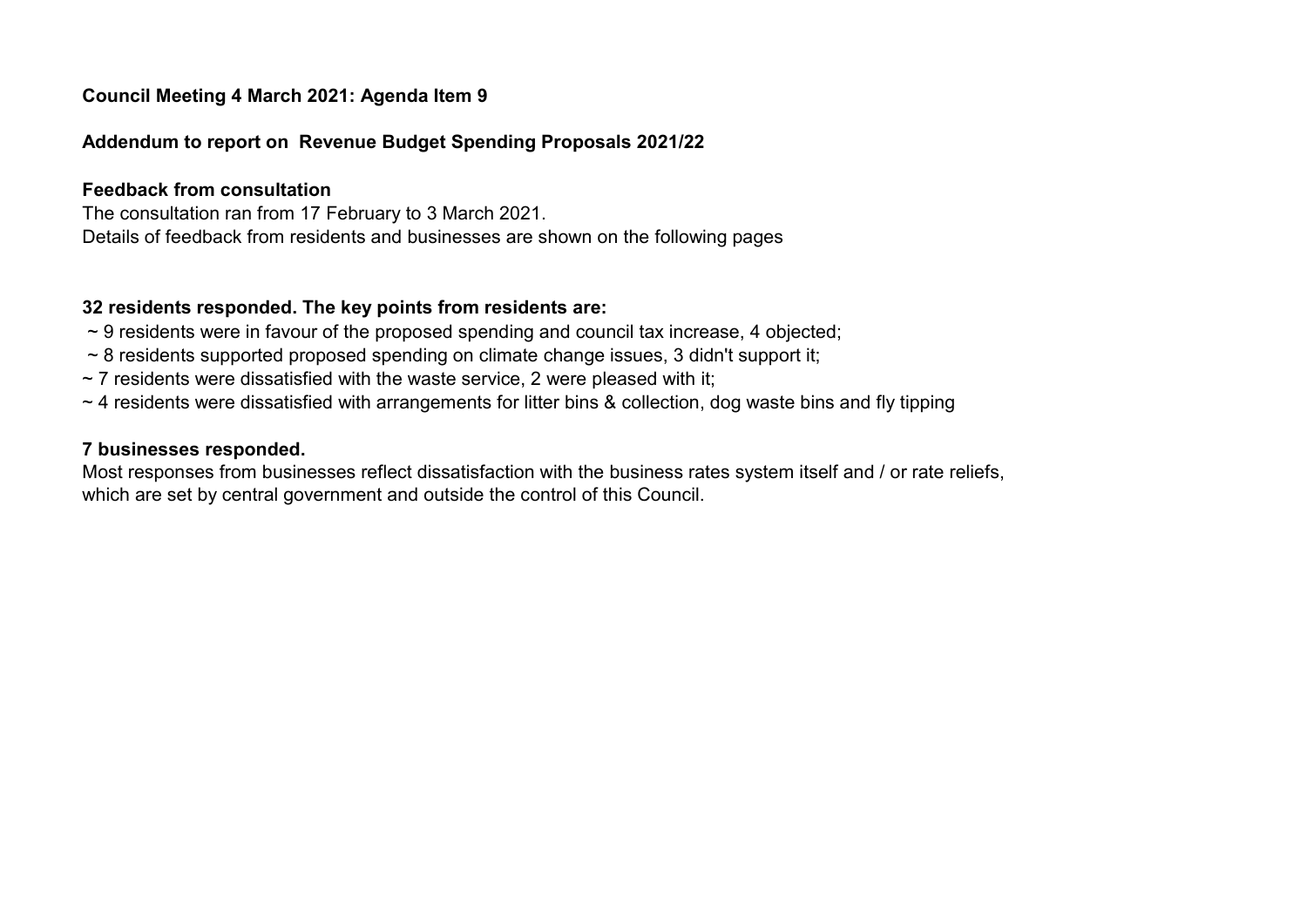#### Derbyshire Dales District Council Proposed Budget and Council Tax Increase for 2021/22 Responses from residents and council tax payers

| No.            | <b>Date</b> | <b>Time</b> | <b>Key points</b>                                                                                                                                                                                                                                                                                                                                                                                                                                                                                                                   |  |  |
|----------------|-------------|-------------|-------------------------------------------------------------------------------------------------------------------------------------------------------------------------------------------------------------------------------------------------------------------------------------------------------------------------------------------------------------------------------------------------------------------------------------------------------------------------------------------------------------------------------------|--|--|
| $\mathbf 1$    | 17/02/2021  | 16:41       | Object to spending on climate change; say money better spent on more realistic goals such as carbon monoxide monitoring on the A6<br>near schools                                                                                                                                                                                                                                                                                                                                                                                   |  |  |
| 2              | 17/02/2021  | 15:39       | Objection to use of the term "investment"                                                                                                                                                                                                                                                                                                                                                                                                                                                                                           |  |  |
| 3              | 17/02/2021  | 15:44       | Mostly satisfied with proposals but would support more spending on affordable housing and less on other services.                                                                                                                                                                                                                                                                                                                                                                                                                   |  |  |
| 4              | 17/02/2021  | 15:56       | Maintain services                                                                                                                                                                                                                                                                                                                                                                                                                                                                                                                   |  |  |
| 5              | 17/02/2021  | 15:58       | Pleased with focus on the environment, zero carbon etc. and tourism. Objects to higher banded properties paying more council tax.<br>Dissatisfied with gritting, street lighting and litter bin emptying.                                                                                                                                                                                                                                                                                                                           |  |  |
| 6              | 17/02/2021  | 16:54       | Disappointed that there is little evidence that the District Council raises serious objections to cuts in government grants, or makes the<br>problem clear to local people. As a retired GP, objects to "heavy" car parking charges and considers this is having a detrimental impact<br>on people's health.                                                                                                                                                                                                                        |  |  |
| $\overline{7}$ | 17/02/2021  | 17:06       | Objects to spending on "green agenda" to reduce carbon emissions to zero by 2030                                                                                                                                                                                                                                                                                                                                                                                                                                                    |  |  |
| 8              | 17/02/2021  | 17:18       | Supports investment to maintain the frequency of waste and recycling collections, consider current service is very good and happy to pay<br>what it takes to maintain it. Concerns that investment to meet zero carbon emissions may not be affordable and new technologies might<br>not be robust or reliable.                                                                                                                                                                                                                     |  |  |
| 9              | 17/02/2021  | 18:24       | Stop spending or in your parlance 'investment' in wasted processes, which appear to be exercises in occupying underworked officers.<br>Reduce top heavy management and concentrate on essential services rather than the apparent blue sky thinking projects you appear to<br>be proposing and stop protected end of salary pensions, which no normal business can afford.                                                                                                                                                          |  |  |
| 10             | 17/02/2021  | 20:17       | Strongly support spending to prevent climate change                                                                                                                                                                                                                                                                                                                                                                                                                                                                                 |  |  |
| 11             | 17/02/2021  | 20:44       | Disappointed with proposed council tax increase. There is so much potential for improving digitisation of local authority processes,<br>systems and services that could create efficiencies to save money.<br>Disappointed with the proposal to spend more money on waste collection. Dissatisfied with current service from Serco. Feels current<br>method also doesn't sufficiently encourage recycling and there isn't enough information about what should/shouldn't be recycled meaning<br>a lot of the waste is contaminated. |  |  |
| 12             | 17/02/2021  | 20:44       | Fully supports the council prioritising action on reducing carbon emissions. Mentions litter and suggests community clear up. Thanks to<br>waste teams.                                                                                                                                                                                                                                                                                                                                                                             |  |  |
| 13             | 17/02/2021  | 21:22       | I agree with your proposals and would welcome higher council tax.                                                                                                                                                                                                                                                                                                                                                                                                                                                                   |  |  |
| 14             | 18/02/2021  | 08:24       | I believe a modest increase in Council Tax is appropriate in the current environment. It is good to note that the service level remains<br>constant.                                                                                                                                                                                                                                                                                                                                                                                |  |  |
| 15             | 18/02/2021  | 10:20       | Approve the budget, pleased to see provision for greening and climate change. Surprised to see such a huge increase in waste and<br>recycling when the service is not improved                                                                                                                                                                                                                                                                                                                                                      |  |  |
| 16             | 18/02/2021  | 11:34       | Dissatisfied with amount of litter and fly tipping, which is increasing; feels signage and monitoring is required. Car parking in Sudbury is<br>horrendous. Would like residents only parking.                                                                                                                                                                                                                                                                                                                                      |  |  |
| 17             | 18/02/2021  | 12:20       | Spending plans seem sensible given current circumstances and priorities. Planned attention to climate change issues is welcome.<br>Dissatisfied with waste service; asks if more resources can be out into dog nuisance and bins.                                                                                                                                                                                                                                                                                                   |  |  |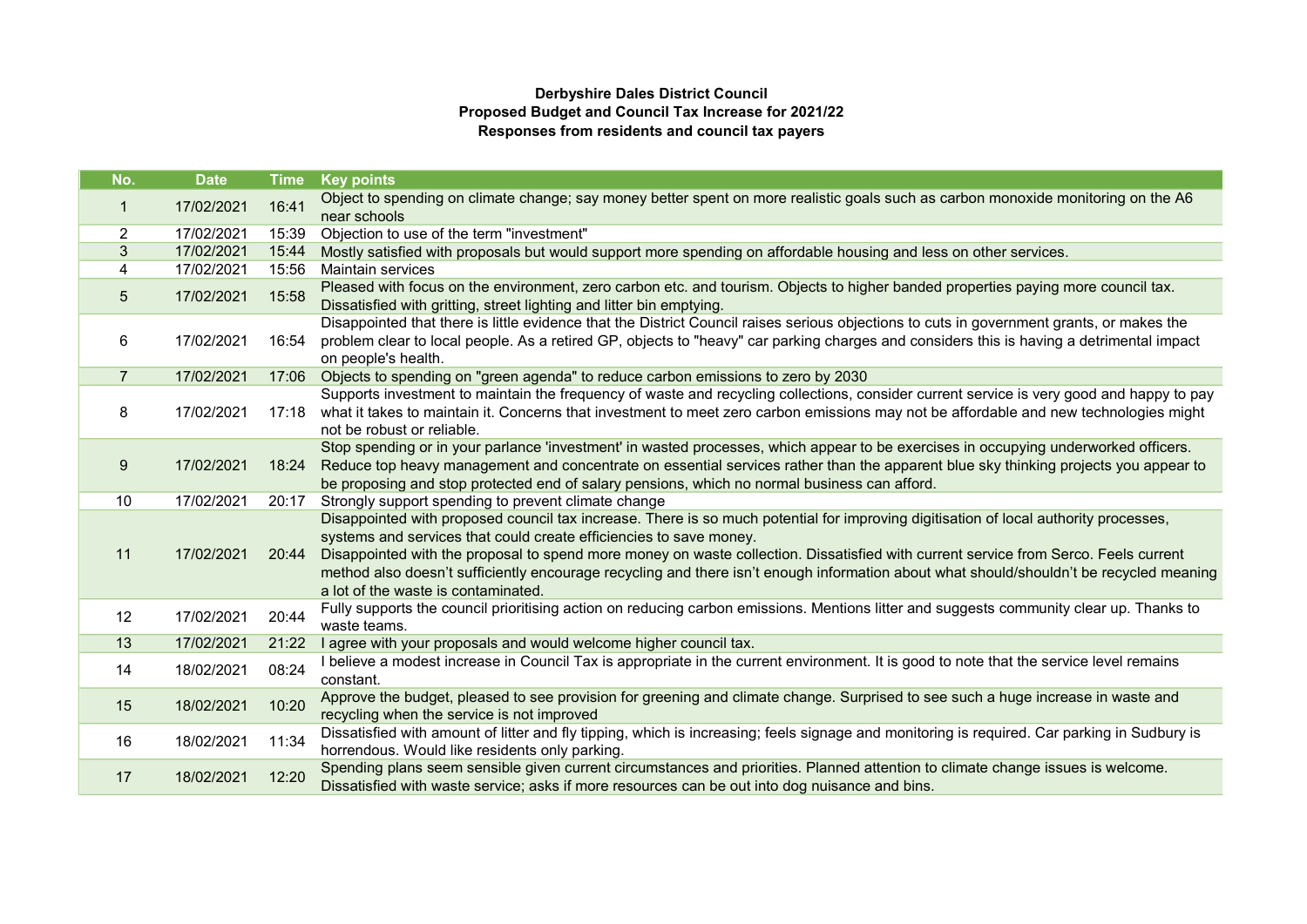| 18 | 18/02/2021 | 13:54 | Opposed to any increase in Council Tax which goes up every year.<br>Dissatisfied with garden waste service. Liived here for over 30 years and your services keep going down. Waste and recycling costs are<br>going up because of new homes so the additional costs will be covered by the additional Council tax income. Disatisfied with chareable                                                                                                                                                                                               |
|----|------------|-------|----------------------------------------------------------------------------------------------------------------------------------------------------------------------------------------------------------------------------------------------------------------------------------------------------------------------------------------------------------------------------------------------------------------------------------------------------------------------------------------------------------------------------------------------------|
|    |            |       | garden waste service.<br>Disatisfied with litter collections and provision of litter and dog waste bins in Brailsford. Wants Council to put measures in place to stop<br>the spreading of slurry on fields or make sure that only clean slurry is being spread.                                                                                                                                                                                                                                                                                    |
| 19 | 18/02/2021 | 14:52 | Query regarding digital services                                                                                                                                                                                                                                                                                                                                                                                                                                                                                                                   |
| 20 | 18/02/2021 | 16:10 | Says no reason given for additional £1.1m a year on waste collection. Pleased with spending to reduce carbon emissions. Feels that<br>"Additional investment in ensuring our towns and villages remain 'clean and green' " also sounds good but is very vague and lacking<br>detail.                                                                                                                                                                                                                                                               |
| 21 | 19/02/2021 | 15:16 | In these difficult times it seems to me that the Council are handling financial matters very well. It remains to be seen how Covid will<br>affect future spending and tax raising, of course, but sticking to the policies and strategies outlined should prove to be sufficiently resilient<br>to survive this crisis in good shape.                                                                                                                                                                                                              |
| 22 | 20/02/2021 | 12:12 | Feels proposal is reasonable. Concersn that garden waste will go in residual waste bins & asks how Council will monitor it. Praise for<br>waste collection crews during lockdown.                                                                                                                                                                                                                                                                                                                                                                  |
| 23 | 21/02/2021 | 22:38 | Whilst it is very good to see that council tax rises have been kept to a reasonable amount it is clear that lack of information from central<br>government as well as 10 years of continued budget reductions, more needs to be done to balance the books. Urge you to consider<br>levying a "tourist tax" on overnight stays on all accommodations in the local authorities area & feels it would be welcomed by locals.                                                                                                                          |
| 24 | 01/03/2021 | 17:35 | Objects to council tax increase, fells that it will cause hardship and that DDDC need to be seen to be sympathetic and doing'their bit' to<br>support communities                                                                                                                                                                                                                                                                                                                                                                                  |
| 25 | 01/03/2021 | 18:48 | Requests detail of spend on sport and arts                                                                                                                                                                                                                                                                                                                                                                                                                                                                                                         |
| 26 | 01/03/2021 | 19:13 | Objects to council tax increase, especially at this time, Says Council should allow a moratorium of a<br>couple or three years & maintain existing services.                                                                                                                                                                                                                                                                                                                                                                                       |
| 27 | 01/03/2021 | 19:18 | Suggests ways of reducing the cost of waste collection and disposal (email forwarded to Waste & Recycling Contract Manager)                                                                                                                                                                                                                                                                                                                                                                                                                        |
| 28 | 01/03/2021 | 19:26 | Content with a rise in council tax to help fund DDDC commitments. Very happy to see that climate change is featured. Points out that<br>Serco has delivered a 2020 profit of £163 million and dissatisfied that Council "bailed it out earlier this financial year with our money".<br>Concerned that won't receive from Serco value for money and it may well affect the district's ability to meet the climate action plan. Asks<br>Council to bear this in mind and attempt to put pressure on the company, for they are working on our behalf. |
| 29 | 01/03/2021 | 21:37 | I have no objection to the proposed increase. I particularly support the Council's plans to meet the zero carbon ambitions by 2030.<br>Objects to Derbyshire pension fund investing in fossil fuels. Objects to extra payments to Serco when they are making millions in profits &<br>would prefer waste service to be in-house.                                                                                                                                                                                                                   |
| 30 | 02/03/2021 | 15:59 | Considers a £5 increase for Band D to be very fair, especially considering the Covid situation.                                                                                                                                                                                                                                                                                                                                                                                                                                                    |
| 31 | 02/03/2021 | 18:08 | Pleased to see an increase in keeping the towns and villages 'clean and green'. The Council Tax increase is fine.<br>Not opposed to an increase in Pay & Display parking charges. I did not see it mentioned, though wonder about the residents' parking<br>Permit as value for money.                                                                                                                                                                                                                                                             |
| 32 | 02/03/2021 | 20:12 | Supports spending to address climate change, but feels the amount is insufficient especially when compared against annual spending on<br>waste collection. Asks if more money be saved on less frequent collections if folk could be encouraged only to put the bin out when<br>absolutely essential, thus making collections less arduous and costly.                                                                                                                                                                                             |